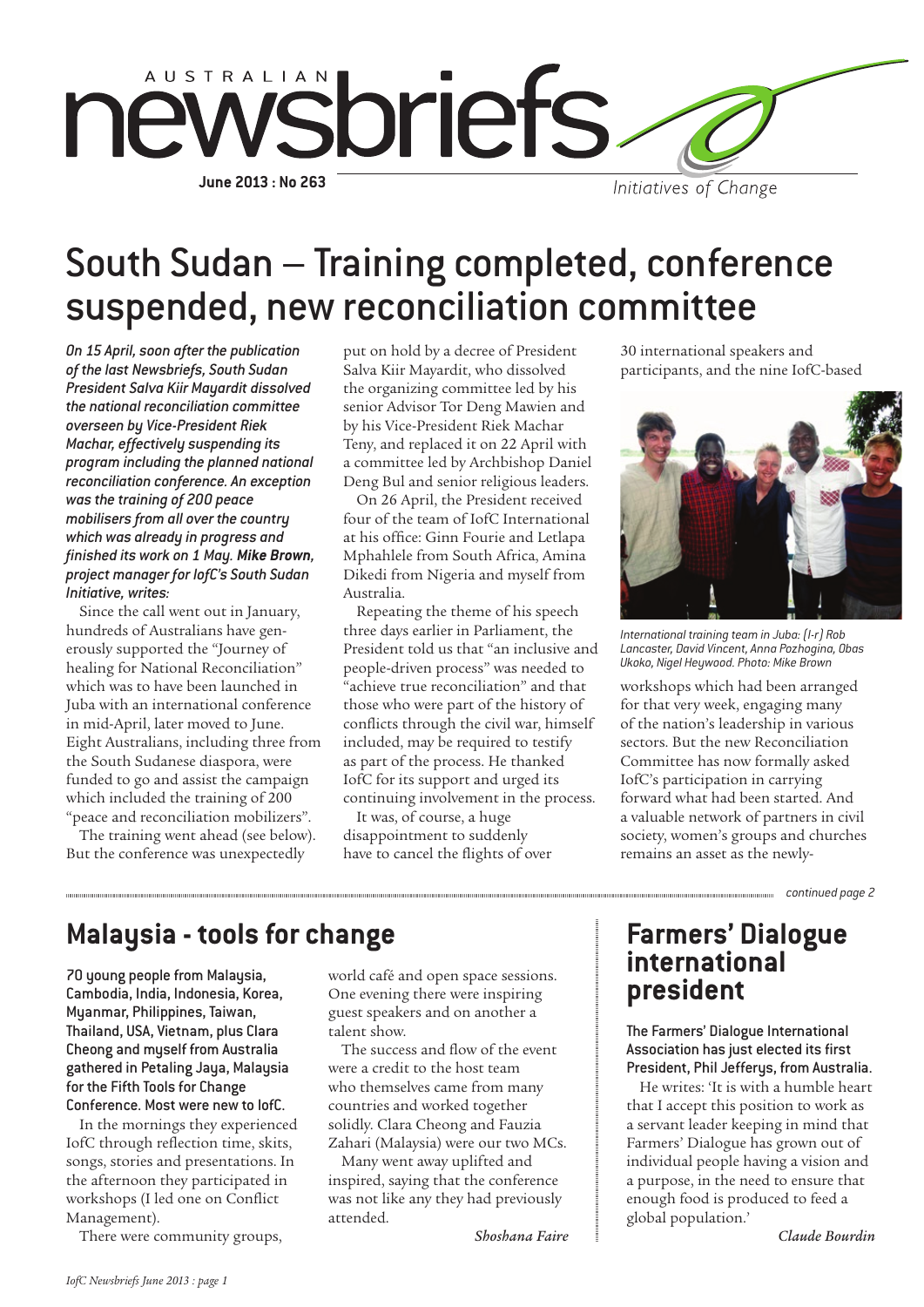### **South Australian elders remembered**

#### In the last two years three respected Elders of the Ngarrindjeri nation of the Lower Murray have died.

Brothers George and Tom Trevorrow and Matt Rigney were passionate prophets for justice and the empowerment of their people, but also forgiving relationship builders for a partnership with all the races in Australia. They were friends and mentors to many in the Initiatives of Change community.

At Tom Trevorrow's funeral last month the Premier of South Australia, Jay Weatherill, spoke of Tom's outstanding leadership in dealing with government. He highlighted the teamwork of the three Elders who worked so hard for the Ngarrindjeri nation and what their pioneering model of governance meant for South Australia.

### *continued from Page 1*

registered IofC South Sudan carries forward its work, supported by IofC International.

So while hopes and plans had to be changed – as has happened so often in the long tortuous journey for peace in this country – the journey will go on. As my wife put it, we are seeing the unfolding, not the unravelling, of God's plan for healing in this land.

#### *Nigel Heywood from Manilla, NSW, describes some early outcomes of the four-week training program:*

200 participants and a huge cast for support means we have been a chaotic village as well as one reconciling as we go.

Somewhere in the third week of training something happened where a Spirit of change was blowing through our village. There were still complaints and people skipping sessions and all the usual dilemmas but there were also some very serious changes of heart and mind.

One man got up and stated how he thought the training had been rubbish for the first three weeks. Then he looked back through the little notes that he had taken and felt that there were a lot of good ideas on peace and reconciliation. In a discussion group he led he called up someone from another community whom he had been struggling with and apologised and asked if they could

Twenty-seven years ago the Trevorrow families began to develop a Race Relations, Reconciliation and Cultural Education Centre in Ngarrindjeri country. Among the thousands of visitors to "Camp Coorong" have been young men and women from many nations training with Initiatives of Change. Conversations with Tom and George were often about the spiritual importance of respect for the land, for the animals and for each other.

For the hundreds of mourners at Tom's funeral it came as no surprise when, as the coffin came out of the Meningie church, a flock of 25 pelicans in perfect V formation swooped low over the casket to seemingly farewell Tom on his way.

*John Mills*

work together. He was a communist and didn't go to church, but through the morning prayers of the Imams and the Pastors he had started praying again.

A man rang an enemy who had beaten him when he was young and asked forgiveness for his hatred.

Two men from fighting clan groups made friends during the training and made a plan to bring the two groups together (there are a number of such stories).

A priest admitted his hatred of Muslims and asked forgiveness, embracing the Imam who was present. Several religious leaders (pastors and Imams) formed an interfaith group and have been offered an office.

A lady had three people in her family to forgive and rebuild relationships with.

A senior army officer wanted to rebuild the relationship with his father.

#### *Rob Lancaster from Canberra, also on the training team, reports:*

The training, delivered by Initiatives of Change in partnership with the Government of South Sudan, emphasised the role of personal and relational transformation as the foundation to effective reconciliation initiatives. The process was participatory. The diversity

#### **Queensland: ASSI-150**

To mark the 150th anniversary of the Australian South Sea Islander (ASSI) community (see *Newsbriefs*, December 2012) a commemorative event will take place on 24 August on the original Townsvale cotton plantation near Beaudesert, Queensland.

All are invited! Mununjali Elders, representatives of Vanuatu/ASSI Community, the Walker Family and other landowners of the Townsvale area and the wider community have been involved already in sharing stories, memories and planning. Participants include Helen Stacey Bunton (exhibiting artist), David Bunton (descendant of the Paton family of Vanuatu missions), and Abraham Lagi (exhibiting artist, cousin of Esita Seviti). Ratu Meli Vesikula is assisting to raise funds for Fijians to attend.

ASSI communities along the coast from northern NSW to north Queensland are also planning commemorations. For a full calendar of events see

**www.assi150.com.au** . *Lesley Bryant*

of representation was one of its strengths.

At the closing ceremony, Emmanuel Lowilla, Minister in the Office of the President, brought the greetings of both the President, Salva Kiir Mayardit, and the Vice-President, Dr Riek Machar.

Conflict continues in parts of the country and Lowilla acknowledged the challenge in taking forward the work of reconciliation with "patience, perseverance and peace."

Presidential Advisor Tor Deng Mawien, the former Chair of the Organising Committee, said: "Reconciliation cannot be imposed by law. When the Comprehensive Peace Agreement was signed, people had to be part of it. But the bitterness remained. Forgiveness requires an individual response. It is up to me, to you, to forgive."

The mobilisers will be part of the ongoing national programme as the new committee assumes its full responsibilities. Archbishop Daniel Deng Bul, chair of the new committee, met with the participants on Monday.

*(See: http://www.iofc.org/southsudanese-peace-and-reconciliationmobilisers-launch-out)*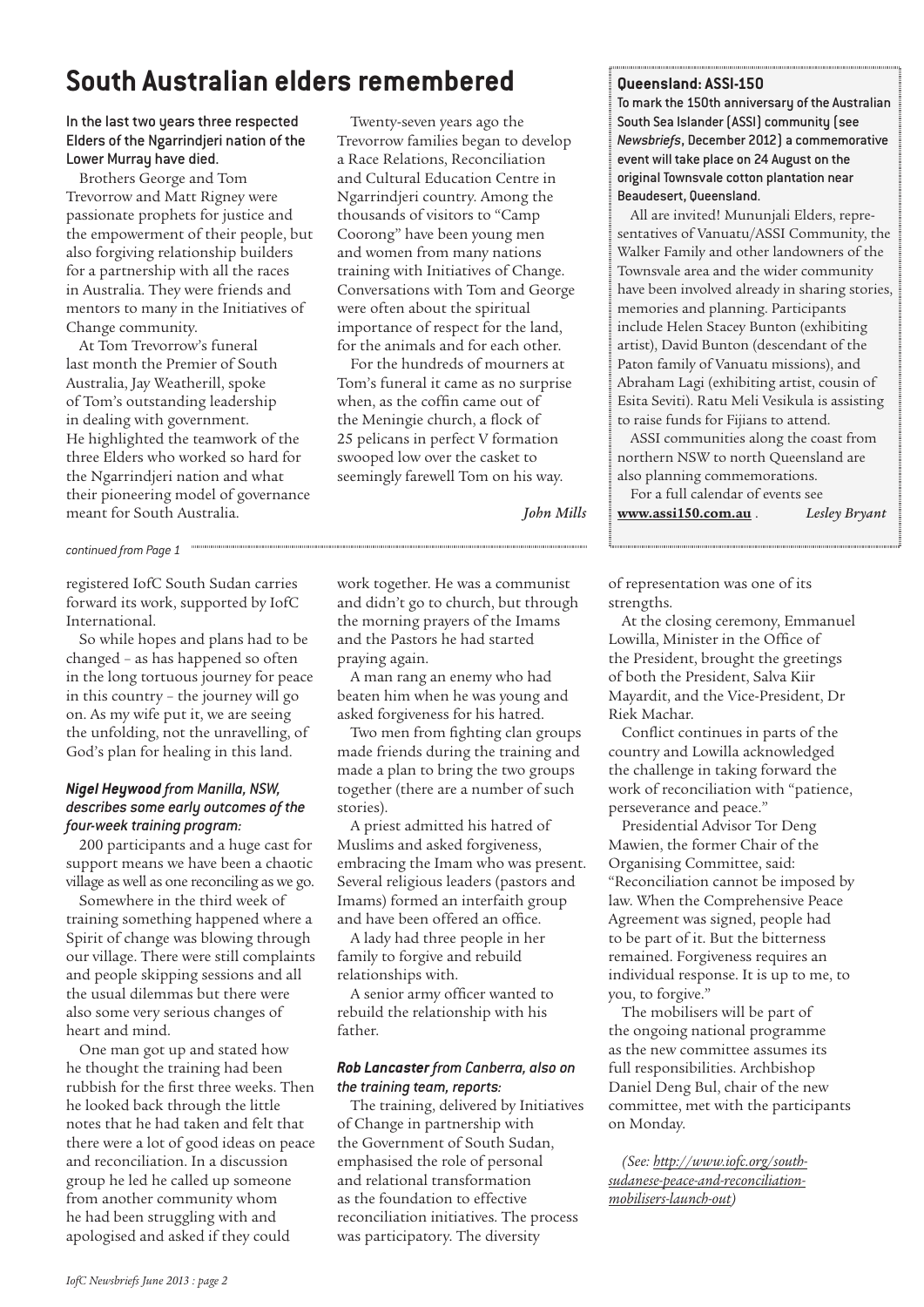## **Weekend Creators of Peace Circle**

Ten women added their beautiful and gracious energy to Armagh during the first weekend of May, entering into the spirit of the Creators of Peace Circle in a way that delighted us as facilitators.

The majority were professional women in the workforce. Ages ranged from 30 to over 70. The two youngest, from Yemen and from Zambia, were both PhD students in Melbourne. From a variety of faith backgrounds - Catholic and Protestant Christians, Muslim and Jewish - the inner spiritual experiences of each one's life story found resonance with the others in the circle.

The weekend format, beginning with dinner on Friday night and finishing at 3pm on Sunday, was a great success. It had the benefit of sharing meals together, and the setting of Armagh gave plenty

of space for quiet reflection. The Saturday and Sunday evenings were free, so some participants were able to go home overnight. The support of friends who gave caring service in the kitchen and friendship at meal tables added to the whole experience.

All seven sessions of the program were followed and every woman had the opportunity to share her story. For some it was incredibly significant to be sincerely and deeply listened to, perhaps for the first time.

#### **'Desire to be of service'**

One woman reflected in an email: "The weekend reconnected me to a sense of what it means to be human, and with it a desire to be of service... I am focusing on affirming the changes I observe in myself... and making an effort to be a more actively engaged

listener. The opportunity to tell my story in the circle was a moving experience. It has resulted in a making of peace with myself. I am finding forgiveness has many levels to it."

Another commented: "... enjoying the company and finding new ways of looking at life, new words for the same experience, has shed more light on how to move through my life."

We look forward to hosting more Creators of Peace Circles in Armagh.

#### *Glennis Johnston, Liz Brumer*

*This article has been deleted for personal reasons.*